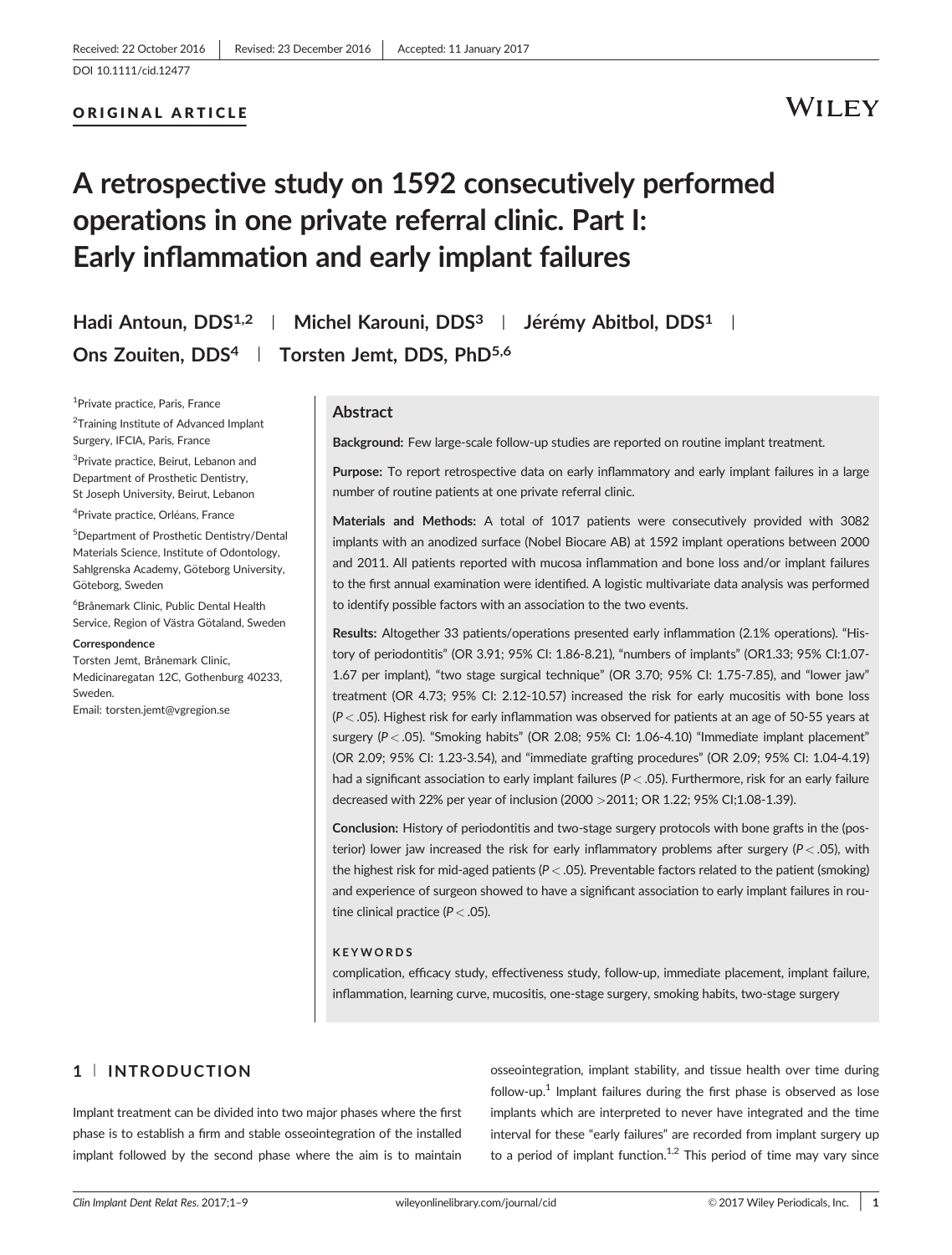## 2 | ANTOUN ET AL.

radiographs many times are needed to detect these early implant failures. Accordingly, radiographs taken after prosthesis placement has many times been used as the end of this early period, and the length of this time period are dependent on the routines in the specific clinic.<sup>1,2</sup> Implants that are lost at a later time after the first radiographic followup examination have then been recorded as "late failures" where the implants are considered to lose osseointegration rather than never have been osseointegrated.<sup>1,2</sup> Thus, the length of the time period for implants at a risk for early failures is much depending on both choice of surgical loading protocol and when the first radiographic follow-up examination has been performed after prosthesis loading in routine practice.<sup>2</sup> However, irrespective of what surgical loading protocol or time for first radiographic examination after prosthesis placement that has been used, still most follow-up studies have indicated that more patients lose more implants during the first, early, phase of treatment as compared to during the second, later, phase of follow-up. $3-8$ 

Many studies have been published on various aspects related to the risk for early implant failures and complications, and literature reviews have many times been necessary to provide an overview on available clinical evidence. However, these overviews may come to different results as exemplified by the overview on the impact of different loading protocols at surgery. Reviews on different surgical protocols have both reported as there are no obvious differences in early implant failure rates between early and late loading $9$  while another overview reported statistical different results between the loading protocols.<sup>10</sup> One obvious difference between the two review studies was that in the first overview only prospective randomized controlled trials (RCT) were included,<sup>9</sup> while also retrospective studies were included in the other one.<sup>10</sup> Accordingly, it can be assumed that when only small, wellcontrolled prospective studies are included they more reflect the treatment under optimal conditions showing what may be possible to achieve (efficacy study), while larger retrospective studies report more what could be expected under more routine conditions (effectiveness study). Thus, efficacy studies could be expected to present both better results and smaller variations between different treatment options in contrast to effectiveness studies with a less strict control of the treatment protocols. Instead, these effectiveness studies may reflect more what can be expected in "routine practice." Today there is relatively few large, retrospective, studies that can be compared to all published efficacy studies.

The aim of the present study was to report retrospective data on early inflammation and early implant failures at the implants in a large number of patients which have been treated in routine practice at one referral clinic.

#### 2 <sup>|</sup> MATERIAL AND METHODS

The present study is a retrospective study covering all consecutively treated patients provided with dental implants with an anodized, moderately rough, implant surface (TiUnite, Nobel Biocare AB, Sweden) between March 2000 and December 2011 at one private dental referral clinic (Dr H Antoun, Paris). Patients were scheduled to be followedup for at least 1 year after prosthesis placement.

Patients had been referred to the clinic for implant surgery by 184 different dentists, and only a few patients were thereafter restored by dentists at the referral clinic (3%). Implant treatment was performed according to three different surgical protocols. Standard protocol at the clinic was to place implants and abutments at one and the same time (one-stage). Immediate placement of the implant into the tooth socket was performed when teeth were removed at implant surgery, predominantly associated with one-stage protocols. Both these protocols could be performed with or without immediate grafting procedures. An alternative two-stage protocol was primarily performed when grafting procedures with guided bone regeneration (GBR) and membranes were used and/or occasionally when optimal clinical stability of the implant was not possible to achieve at implant placement. No specific surgical protocol was used for the upper or the lower jaw.

After implant surgery, the prosthetic treatment and basic followup maintenance was performed by the referring dentists outside the referral clinic. However, all patients were invited to participate in a follow-up program including regular clinical examinations and intraoral radiographs at prosthesis placement and then every following year at the clinic. When the patients came to the first visit of the follow-up program, they were included in an automated follow-up program to be recalled on an annual basis or more frequently for patients with a history of periodontal disease. Radiographs were taken on a routine basis at prosthesis placement and then first at the time of the first annual recall, 1 year later. Also, panorama radiographs could occasionally be used during routine follow-up. Furthermore, information was always given that the referral clinic should be contacted whenever a problem was observed at the implants.

Information on treated patients was retrospectively retrieved from all patient files regarding basic data on patients, operations and implants at implant surgery (Table 1). Some of the present patients have a previous "history of periodontitis." The patient had to fulfil three different criteria to be denoted as "having a history of periodontitis"; they should have lost teeth due to periodontitis and they should have been treated for periodontitis and they should present a stabilized periodontal health, being in maintenance phase, at the time of implant surgery (Table 1).

Recorded events in the present study were inflammatory problems at the implants with bone loss during healing and early loading phase up to first annual examination ("early inflammation"), and failed implants that had been removed up to the first year in function ("early failures"). All patients with obvious signs of inflammation at the implants were referred to the surgeon at the referral clinic. The surgeon made a careful clinical and radiological examination always using intraoral, apical radiographs, and recommended special treatment related to inflammation problems when considered indicated. Only those patients participating in this special program are in the present study referred to as patients with "early inflammation problems." "Early inflammation" was defined as obvious bleeding at probing and/or suppuration in combination with more than one thread of bone loss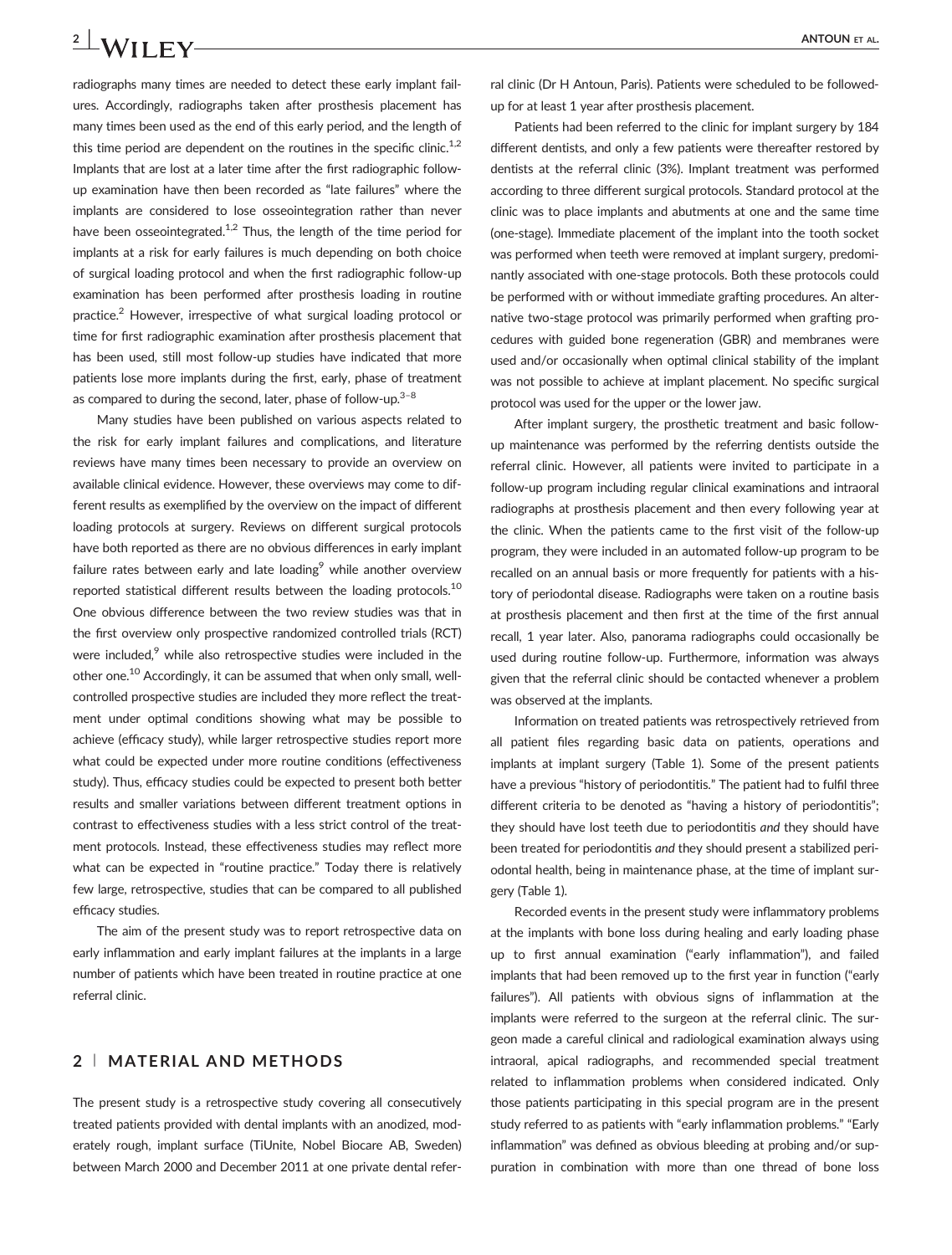TABLE 1 Retrieved baseline parameters tested for significant prediction of risk of early inflammation and failure

| $\mathbf{1}$   | Age at surgery (year)                                           |
|----------------|-----------------------------------------------------------------|
| $\overline{2}$ | Cardiovascular disease (yes/no)                                 |
| 4              | Gender (male/female)                                            |
| 5              | General health (yes/no)                                         |
| 6              | History of periodontitis (yes/no)                               |
| 7              | Immediate grafting procedure (yes/no)                           |
| 8              | Immediate mucosal grafting procedure (yes/no)                   |
| 9              | Jaw (upper/lower)                                               |
| 10             | Numbers of operations per patient (1 operation/ $>1$ operation) |
| 11             | Number of placed implants (one to eight)                        |
| 12             | Number of placed implants (1-3/4-8)                             |
| 13             | Retention of prostheses (cemented/screw retained)               |
| 14             | Smokers (yes/no)                                                |
| 15             | Surgical technique (immediate/one-stage/two-stage)              |
| 16             | Type of implant (as given in Table 2)                           |
| 17             | Type of jaw (single/partially edentulous/edentulous)            |
| 18             | Year of surgery (2000-2011)                                     |

(>0.6 mm) after implant surgery that was considered to need special attention including reinforced oral maintenance. Extra intraoral apical radiographs, outside the routine, were taken for these patients for diagnosis and treatment purposes.

#### 2.1 <sup>|</sup> Statistics

Descriptive statistics are presented as numbers, frequencies, percentages, means, and standard deviations. Percentages of patients, operations, and implants with regard to follow-up compliance and no "early implant failures" during the first year in function was calculated according standard survival analysis methods, described by Kaplan and Meijer.<sup>11</sup> Statistical analyses were performed by one bio-statistician regarding two different events; "early inflammation" and "early implant failure." The two events were statistically handled as dichotomous observations, disregarding time when the event was observed from implant surgery to the first annual examination. Available factors which could have a statistical impact on early inflammation and early implant failure (Table 1) were first identified by comparing operations with and without inflammation/implant failure by means of Fisher's univariate permutation test. Identified significant factors were thereafter analyzed by univariate logistic regression followed by a final multivariate logistic regression analysis for "early implant failures" and "early inflammation," respectively.

Nonlinear associations between age at surgery and risk of the two events were studied by a spline logistic regression model. Accordingly, data was fitted using knots at the 10th, 50th, and 90th percentiles of the age of the patient at surgery to study the association between age

and risk of implant failure and inflammation within 1 year after surgery in more detail.<sup>12</sup> The splines were second-order functions between the breakpoints and linear functions at the tails resulting in a smooth curve.

Furthermore, Numbers Needed to Treat (NNT) to benefit from using a two-stage surgical protocol with regard to early implant failures was calculated for immediate and one-stage surgical protocols, respectively.

Data was analyzed on "operation level," but a test was performed to compare analysis on "operation level" to tests on "patient level." This test revealed similar statistical results for "patients" as previously observed for "operations". P values below 5% were considered as statistical significant.

#### 3 <sup>|</sup> RESULTS

#### 3.1 <sup>|</sup> Patients lost to follow-up

It was noticed an increasing number of referred patients during the years of inclusion (Figure 1), but it was also observed that the proportion of noncompliant patients with regard to follow-up increased by time from 2000 to 2011. Even though all patients were invited for follow-up at the clinic after implant surgery, many failed to comply with regard to the follow-up program. Altogether 388 patients (38.2%) were lost to follow-up during the first year after implant surgery and have not shown up for any further control at the present clinic. These patients had been treated with 936 implants (30.4%) at 541 implant operations (33.9%). Cumulative patient follow-up compliance after 1 year was calculated to 80.9% (operations; 83.0%).

#### 3.2 <sup>|</sup> Patients and treatment

Information on patients, operations, and implants are presented in Figure 1 and Tables 2–4. A total of 1017 patients (605 females) were consecutively treated between March 2000 and December 2011. Mean age of patient at first implant surgery was 54.4 years (SD 13.51), age ranged between 17 and 91 years.

TABLE 2 Distribution of numbers of operations and implants with regard to type of placed implant and time period of placement. Numbers of failures within brackets

| Brånemark System <sup>®</sup> implants | <b>Operations</b>   | <b>Implants</b> | Period    |
|----------------------------------------|---------------------|-----------------|-----------|
| Mk III TiUnite                         | 128 (3)             | 237(11)         | 2000-2011 |
| Mk IV TiUnite                          | 89 (4)              | 187 (4)         | 2001-2010 |
| Mk III groovy                          | 423 (9)             | 868 (5)         | 2001-2011 |
| NobelActive CC                         | 86 (4)              | 134(4)          | 2008-2011 |
| NobelSpeedy groovy                     | 649 (17)            | 1217 (19)       | 2003-2011 |
| <b>Nobel Replace Select</b>            | 215(4)              | 437 (7)         | 2003-2011 |
| Total                                  | $1590^{\circ}$ (41) | $3080b$ (50)    | 2000-2011 |

<sup>a</sup>Information missing for one operation, and another performed with one NobelDirect implant.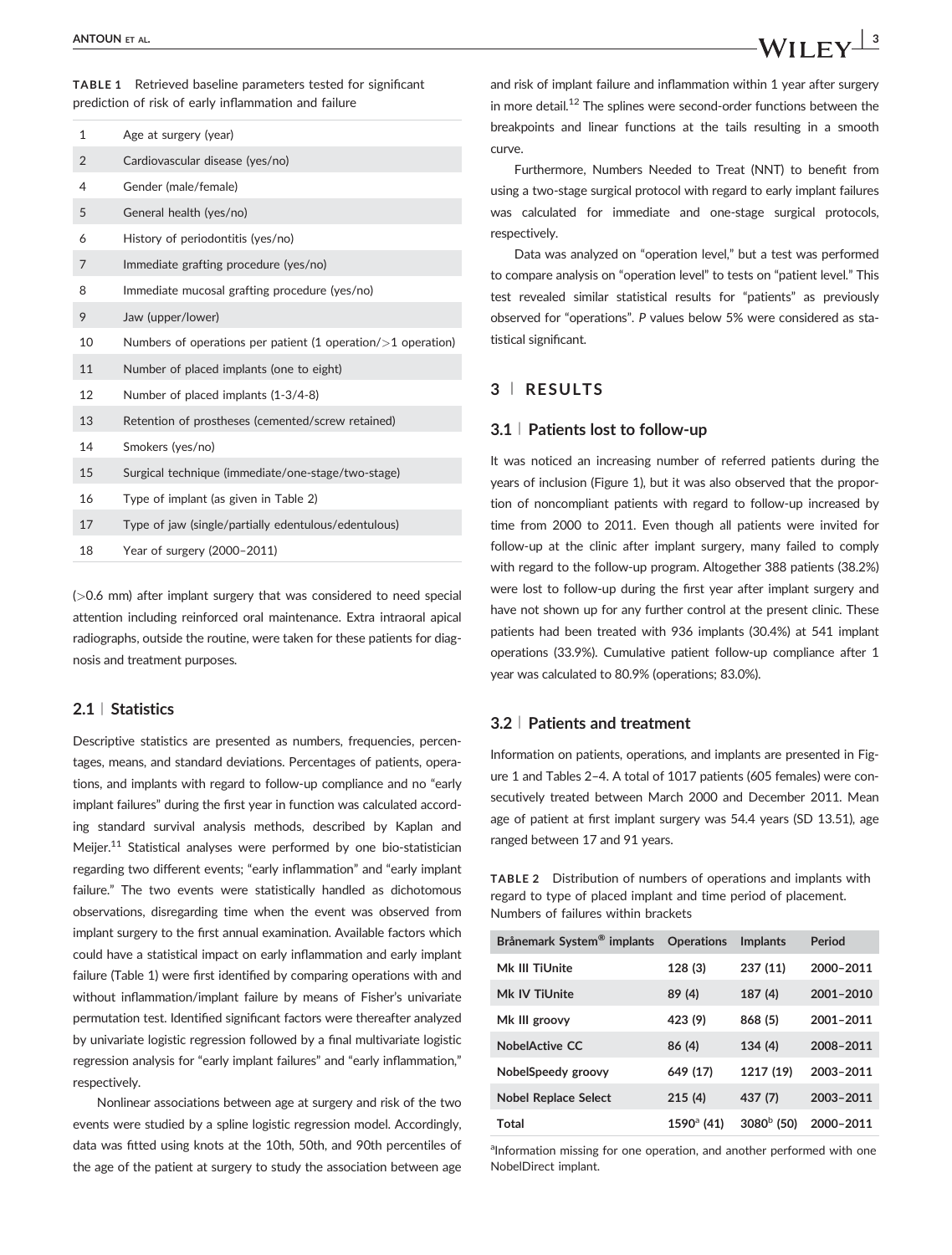### $^{4}$  | M/II FM/



FIGURE 1 Numbers of treated patients and performed operations per year of inclusion

Six hundred and thirty-five patients (62%) reported no general health problems at the time of first implant surgery, and information on smoking habits was available for 963 patients (95%) of whom 181 patients were smokers (19%). Altogether 304 of the patients (30%) had a history of periodontitis at the time of first implant operation.

Included patients were provided with 3082 Brånemark System implants (Nobel Biocare AB, Sweden), all provided with an anodized implant surface (TiUnite, Nobel Biocare). Altogether 1770 and 1312 implants were placed in upper and lower jaws, respectively. Distribution of different types of implants used during the inclusion period is presented in Table 2. Brånemark System Mk III and Mk IV implants were provided with a gradient surface, being less rough at the head of the implant and progressively rougher toward apex.

The implants were placed at 1592 implant operations, where 852 operations were performed in the upper jaw and 739 in the lower jaw (Table 3). Most implants were placed at operations in partially edentulous situations in both upper (n-787; 92.4%) and lower (n-688; 93.1%) jaws. Remaining 116 operations were performed in edentulous jaws (7.3%).

TABLE 3 Distributions of operations with regard to type of treated jaw. Operations could either be performed in an edentulous jaw (Edentulous); posterior unilateral or bilateral jaw (Posterior); other partially edentulous jaws with more than one implant (Other;  $>1$ implant) or in situations with a single implant (Single)

|       | <b>Numbers of operations</b> |                           |                     |        |       |
|-------|------------------------------|---------------------------|---------------------|--------|-------|
|       |                              | Partially edentulous jaws |                     |        |       |
| Jaws  | <b>Edentulous</b>            | <b>Posterior</b>          | Other; $>1$ implant | Single | Total |
| Upper | 65                           | 146                       | 208                 | 433    | 852   |
| Lower | 51                           | 205                       | 109                 | 374    | 739   |
| Total | 116                          | 351                       | 317                 | 807    | 1591* |

\*Information missing for one operation.

Implant surgery was performed as a one-stage surgical protocol for the majority of the operations ( $n = 1081$ ; 68%) with remaining operations distributed between immediate placement and two-stage protocols (Table 4). Two-stage surgery was mostly associated with GBR protocol (85%). There was a trend of increasing proportions of surgery performed according to the direct placement protocol, and a reduced proportion of two-stage surgery over time of inclusion from year 2000.

Altogether 784 (49%) operations involved immediate local grafts at implant surgery, predominately using BioOss grafting materials (Geistlich Pharma AG, Switzerland) covered with a membrane during two-stage surgical procedures (Geistlich Bio-Gide, Geistlich Pharma). Altogether 85% and 79% of two-stage and direct placement surgery involved grafting procedures as compared to 33% of the one-stage surgical protocols, respectively.

#### 3.3 <sup>|</sup> Early inflammation

Early mucosal inflammation with bone loss during healing and the early period in function  $\leq$  1year of prosthesis in function) was observed in 33 patients (33 operations; 2.1%). Inflammation was identified in most patients during the last 6-month period of follow-up (Figure 2).

The univariate analyses including also the univariate logistic regression analysis revealed six significant factors regarding differences between operations with as compared to operations with no reported early inflammation; "history of peri-implantitis," "numbers of placed implants," "surgical loading technique" (increasing risk from "immediate to one-stage- to two-stage surgical protocols"), "two stage surgical protocol" (as compared to one-stage and immediate placement surgery), operations performed in "the lower jaw," and when using "MK III groovie implants" (P < .05). Other tested parameters (Table 1) did not show any significant difference between operations with and without early inflammation ( $P > .05$ ).

The final logistic multivariate analysis considering dependence between identified parameters showed that "surgical technique (immediate – one-stage -two-stage)" disappeared when "surgical technique (two-stage)" was introduced in the calculation model, indicating that only two-stage surgery is of importance for risk for early inflammation. Furthermore, the parameter related to type of implants (Mk III groovy) also disappeared when "Lower jaw" was introduced, indicating that Mk III groovy implants were unevenly distributed/used between upper and lower jaws. Remaining four factors have a significant association to the risk for early inflammation (Table 5). Overall risk for early inflammation was 2.1%, and the highest risk for early inflammation was due to the logistic regression model at hand when all three identified parameters were contributing and numbers of implants were 7 (45.3%; 95% CI: 18.9-74.6). When none of the parameters were contributing and the number of implants were 1, the risk for early inflammation was only 0.2% (95% CI; 0.1-0.6).

Distribution of the risk for early inflammation in relation to the age at surgery is presented in Figure 3. It can be observed a significant  $(P < .05)$  nonlinear relationship between risk of early inflammation at the implants after surgery and age at surgery indicating the highest risk for inflammation for mid-aged patients (50-55 years) and lower risks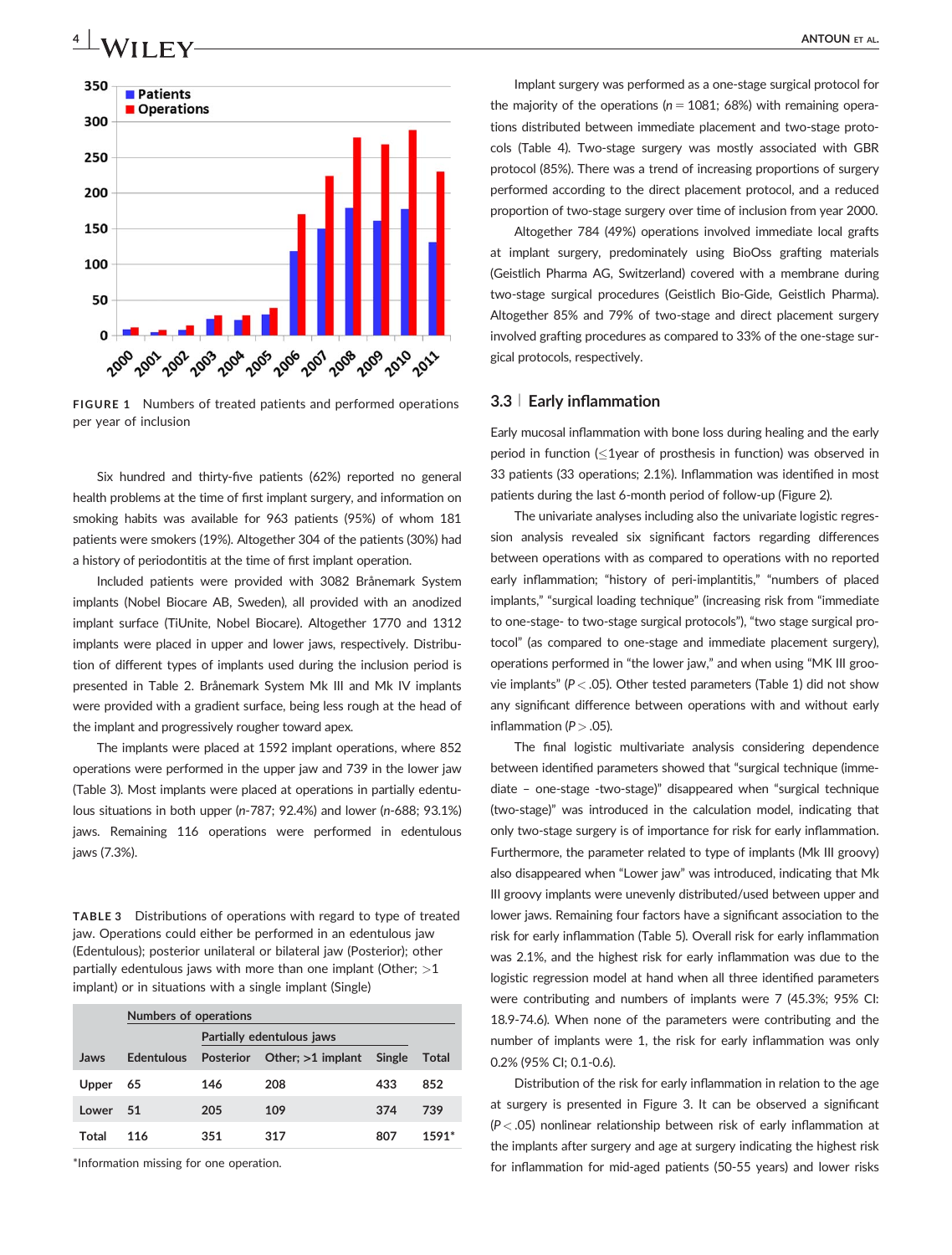TABLE 4 Distributions of operations with regard to patient characteristics (periodontitis/smoker) and type of surgery. Surgery could either be performed using an immediate placement, one-stage or two-stage protocol with or without immediate grafting procedure

for both younger and older patients ( $P < .05$ , Figure 3). The statistical risk for early inflammation increases with 8% per year of age ( $P < .05$ ) up to 53 years followed by a decreased risk of 7% per year ( $P < .05$ ).

#### 3.4 <sup>|</sup> Early implant failures

A total of 50 implants (1.6%) were lost in altogether 41 patients (4.0%) after 41 implant operations (2.6%) from surgery to the first annual examination (Table 2 and Figure 2). Percentage of implants, operations and patients with no reported failure during the first year was calculated to 98.1%, 96.9%, and 95.1% according to standard survival calculation methods, respectively. Most early failures were identified during the first period of time of follow-up early after implant surgery, and none after 7 months in function (Figure 2). Twenty-nine and 12 of the operations with implant failures had been performed in upper and lower jaws, respectively. Altogether 33 (1.9%) and 17 (1.3%) implants were removed in the upper and lower jaw during this early period, respectively. Early implant failures resulted into complete failures of all placed implants in 14 upper (1.6%) and 6 lower jaws (0.8%), most of them provided with one single implant each (17 single implant operations). Remaining complete early failures were observed after placement of two implants in three partially edentulous jaws each (two in lower and one in upper jaws).



FIGURE 2 Distribution of operations in percentage with regard to time when identified with an early inflammation or an early implant failure (0-1 year in function)

The first univariate analysis (Fishers permutation test) and the following univariate regression analysis revealed four factors with significant differences ( $P < .05$ ) in early implant failures between operations with as compared to without an implant failure; "smoking," "year at surgery" (operations performed early during the inclusion period), "surgical technique," and "immediate grafting technique."

All four identified factors remained significant in the final logistic multivariate analysis ( $P < .05$ ) after considering dependence between identified parameters, all showing a significant association to early implant failure rate (Table 5).

With regard to surgical protocol; 11, 27, and 3 operations using immediate placement/loading (4.6% operations/2.4% implants), onestage (2.5% operations/1.6% implants) or two-stage (1.1% operations/ 0.6% implants) protocols were associated with early implant failures. Distribution of early failures between different surgical protocols was accordingly significant for the total group of operations (Figure 4; P < .05). Numbers Needed to Treat (NNT) to benefit from a two-stage surgical protocol compared to immediate placement or one-stage surgery was 33 and 72 operations, respectively.

Overall risk for early implant failure was 2.6%, and the highest risk for early implant failure was due to the logistic regression model at hand when all three identified factors contributed and year of surgery was 2000 (36.5%, 95% CI: 14.6-65.8). The second highest risk for early failure was the same situation but without immediate grafting (21.6%, 95% CI: 6.7-51.2), while the lowest risk was at hand when none of the factors were present and year of surgery was 2010 (0.4%, 95% CI: 0.2- 1.0).

Distribution of the risk for early implant failure in relation to the age at surgery indicated a decreased risk of failures at higher age, however, not reaching a significant level ( $P > .05$ ).

#### 4 <sup>|</sup> DISCUSSION

In contrast to small, well controlled, prospective efficacy studies, large retrospective effectiveness studies are performed under different conditions. Since effectiveness studies aim for reporting treatment under normal routine conditions they should be designed with as low risk as possible for impact from the observations per se. Accordingly, these studies must much rely on the structure of the basic protocols and compliance to these protocols in the clinic which is a challenge when including hundreds of dentists and thousands of patients/operations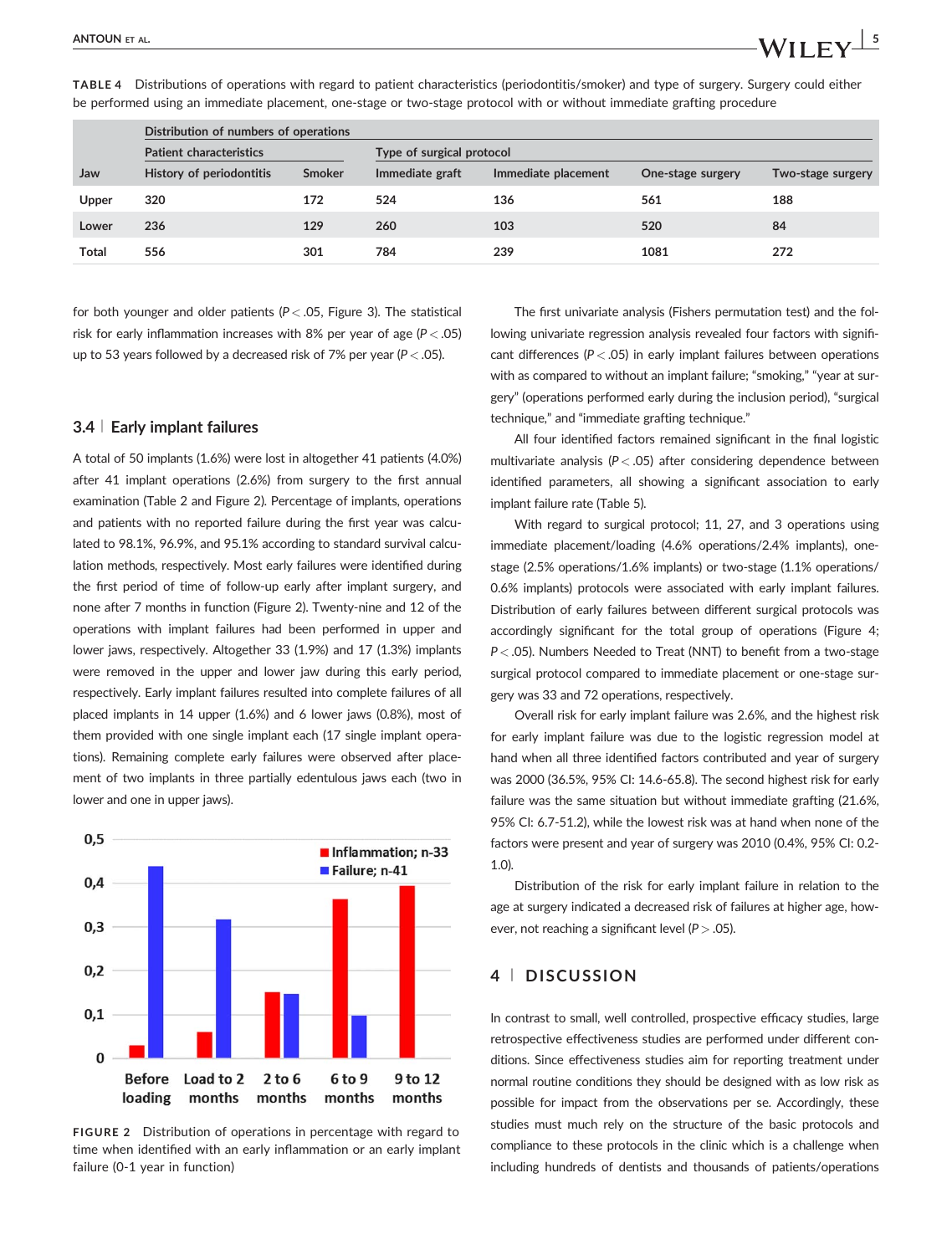TABLE 5 Final multivariate logistic regression analyses on identified significant parameters related to "early inflammation" and "early implant  $6$  | **A** $\lambda$ *I* **I C** $\lambda$ <sub>I</sub> **C** 

| Significant parameters for "early inflammation" |           |            |                                                                    |
|-------------------------------------------------|-----------|------------|--------------------------------------------------------------------|
|                                                 | <b>OR</b> | 95% CI     | Comments based on the other three factors are kept unchanged       |
| History of Periodontitis $P < .001$             | 3.91      | 1.86-8.21  | Higher risk for history of periodontitis                           |
| Lower jaw $P < .001$                            | 4.73      | 2.12-10.57 | Higher risk in the lower jaw                                       |
| Number of implants $P = .011$                   | 1.33      | 1.07-1.67  | Increased risk with increased numbers of implants                  |
| Surgical technique, two-stage $P < .001$        | 3.70      | 1.75-7.85  | Higher risk for two-stage versus one-stage and immediate placement |
|                                                 |           |            |                                                                    |

Significant parameters for "early implant failure"

failures"

|                                            | OR   | 95% CI        | Comments based on the other three factors are kept unchanged                       |
|--------------------------------------------|------|---------------|------------------------------------------------------------------------------------|
| <b>Smoking habit <math>P = .033</math></b> | 2.08 | 1.06-4.10     | Higher risk for smokers                                                            |
| Year of surgery $P = .0016$                | 1.22 | 1.08-1.39     | Risk for early failure is reduced by 22% per year of inclusion                     |
| Immediate grafting $P = .039$              | 2.09 | 1.04-4.19     | Higher risk for immediate grafting procedures                                      |
| Surgical technique $P = .0065$             | 2.09 | $1.23 - 3.54$ | Higher risk for one-stage surgery and even higher for immediate placement protocol |

over several years' period of time. One such consistent basic protocol during the years was the first annual radiographic examination which has been used as an end point for identifying early implant failures. A risk for a minor over-evaluation of the early failures could here be considered, but no implant failure was observed after 7 months. $2$ 

Furthermore, when using this study design, it is important to report how patients are included into the study with regard to different aspects over time (Figure 1), but also to report how the patient later comply and show-up for follow-up examinations at the referral clinic. Even though all patients were invited to attend annual examinations at the present referral clinic, not all patients showed up. This could be due to that the patients did not appreciate the treatment at the clinic or that patients without any symptoms or complications could refrain from this examination, saving both time and money. Accordingly, it could be suggested that patients with problems may show-up more frequently at the surgical referral clinic compared to those without problems, suggesting a risk for over-representation of complication



FIGURE 3 Distribution of risk for early inflammation in relation to age at surgery. Maximal risk for early inflammation is calculated at a mean age of 53 years (3.4%, 95% CI: 2.2-5.3) with significantly lower risk for younger and older patients ( $P < .05$ ). Dotted lines indicate 95% confidence intervals

patients during early follow-up. Thus, in the light of the design of the present effectiveness study, it could be suggested that nonsatisfied patients or patients without problems may prefer to stay with their restorative dentist while patients with early implant problems may be more often referred back to the referral clinic to be handled by the surgeon.

Accordingly, it could be expected a higher number of noncompliant patients during follow-up in an effectiveness study with many referral dentists as compared to small efficacy studies where the controls per se are important parts of the study protocol. In a recent effectiveness study it was reported that 81% of 4716 included patients in two different age groups answered a questionnaire. $^{13}$  while only 66% of 900 selected patients in this group showed up for a later actual clinical examination.<sup>14</sup> In another effectiveness study where altogether 184



**Early Failures %** 

FIGURE 4 Distribution of operations (%) with early implant failures with regard to different surgical loading protocols. Differences between surgical protocols were statistically different  $(P < .05)$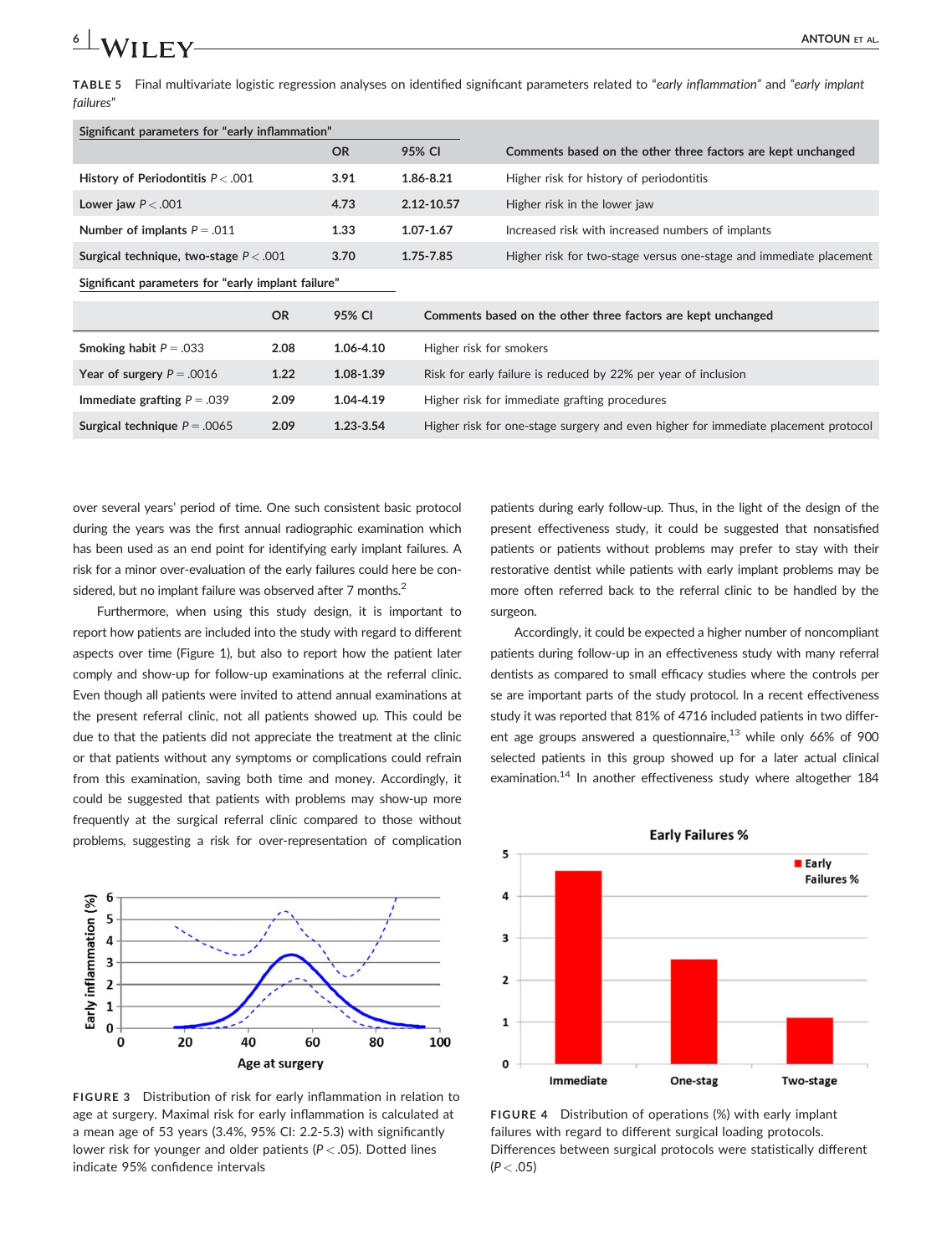patients were retrospectively included into a study group, based on earlier taken radiographs showing "progressive bone loss,"<sup>15</sup> only 46% of them showed up later for a clinical examination to examine the health of the peri-implant mucosa. $16,17$  In the present study altogether 66% of the patients were followed-up for 1 year at the clinic (81% according to life table calculations). This is comparable with observations form earlier discussed effectiveness studies, $13-16$  but lower as compared to another effectiveness study where most patients were prosthetically restored at one and the same clinic (90%).<sup>18</sup> Thus, present patient follow-up is comparable with other larger retrospective effectiveness studies and the risk of underscoring more obvious complications as early implant failures and more severe early inflammation due to patients lost to follow-up is judged to be relatively low.

The two endpoints used in the present study ("early inflammation" and "early implant failure") are both statistically analyzed as dichotomous parameters, disregarding the time of the event during the period from surgery to the first annual examination. However, it can be noticed that early implant failures are reported after a short period of time after surgery (Figure 2), suggesting that these failures basically only represent failures where the implants never have integrated.<sup>1,2</sup> Many of these early implant failures are associated to preventable factors related to the patient (smoking habits) and surgical technique (experience and choice of surgical loading technique), accordingly closely related to the patients and the surgeon per se (Table 5). On the other hand, "early inflammation" is reported at an increasingly later time period after implant surgery (Figure 2), suggesting it may take some time to build up sufficient inflammation and bone loss that eventually initiate a clinical diagnosis and special clinical attention. It can be noticed that smoking habits are not associated with "early inflammation" but history of periodontitis (Table 5). Since there are no statistical associations between the present two endpoints and they show different patterns of time of report, it could be suggested that they may be associated to two different inflammatory responses in the tissue.

Young patients in the adolescence are missing teeth much due to partial anodontia or trauma which are not caused by any inflammatory processes, and tooth loss due to an inflammation driven periodontitis will in most situations be observed first later in life. It can be assumed that patients losing many teeth early may suffer from a more aggressive inflammation than those that lose (fewer) teeth at a higher age. In the present study, patients with a history of periodontitis and of an age of 50-55 years at implant surgery present the highest risk for early inflammation after implant treatment (Table 5, Figure 3). It has previously been reported a significant relationship between early implant failures, patient mortality and age at surgery in another large-scale implant effectiveness studies, suggesting a possible systemic association between implants and general health.<sup>2,9,19</sup> Daubert et al.<sup>20</sup> did not specify age distribution in their study, but reported also an association between young age and higher risk for later observed peri-implantitis problems, in accordance with the present observation for early observed inflammation (Figure 3). In two large-scale meta-analyses it has been shown a causal relationship between genetic variations in the inflammatory system and individual risk for coronary heart disease. $21,22$ 

## ANTOUN ET AL.  $\blacksquare$

A similar relationship could be suggested here where patients with an increased disposition for an earlier and stronger inflammatory response in the tissues in the oral cavity may suffer earlier and more often from periodontitis inflammation and early tooth loss than others. $2$  The midaged implant patients (Figure 3) with a history of periodontitis and higher risk for early inflammation (Table 5) have earlier shown a higher risk of inflammation<sup>7</sup> and mortality<sup>2,19</sup> in another population. This may possibly indicate an association between a disposition for a stronger inflammatory response in the oral cavity and general health, reflected as increased risk of earlier mortality.<sup>2,7,19</sup>

Theoretically, early implant failures could be related to several different major factors as; various external impact factors, patient host response factors, surgical and restorative procedures, and implant component characteristics.<sup>1,6,8</sup> In a strict literature review on various dental implants, only referring to randomized controlled studies, it was not revealed any significant differences in failure rates between implant materials, implant shape, implant surface, or implant system.<sup>9,23</sup> However comparisons between turned and roughened implant surfaces indicated higher failure rates for turned surfaces,<sup>9</sup> which is supported by recent larger effectiveness studies.<sup>7,8</sup> In the present study only one surface has been used (TiUnite) with different shapes and design of the implants (Table 2). Even though also two modifications of the surface were used in the present study (gradient and nongradient), no significant difference in early failure rates could be observed which is in accordance with earlier review. $^{23}$  However, the early univariate statistical observation in the present study indicated more problems for one implant which disappeared after a further multivariate analysis. This is a strong indication for the complexity of the interaction between biology and different implant components, and results should be approached with caution in large effectiveness studies. Thus, even though moderately rough implant surfaces probably will reduce the risk for early implant failures,<sup>7,8</sup> still there are no evidence that any other different implant components have any impact on early inflammation or early implant failures, in accordance with others.<sup>23</sup>

All implants in the present study were placed by one and the same surgeon throughout the entire inclusion period, while basically all patients were finally restored by dentists outside the clinic (97%). It could be expected that variations in surgical performance will be lower when only one surgeon is placing all implants.<sup>24,25</sup> However, this clinical set-up limits informal discussions on a daily basis between surgeons as well as introduction and guidance by more experienced surgeons into new surgical protocols as can be performed in clinics with more surgeons.<sup>25</sup> Instead, single surgeons must learn and build up much of their clinical experience by themselves which may lead to a more obvious clinical learning curve than otherwise could be observed. Even though the present surgeon had clinical experience from dental implants from the early 1990s, new implants, new grafting materials and new surgical techniques have been tested in new clinical situations during the years. This continuous learning can here be observed in the present results related to years of clinical experience (Table 5; "year of surgery"), also observed for some but not all surgeons in one and the same clinic.<sup>25</sup> Thus, decreasing early failure rate by time is probably not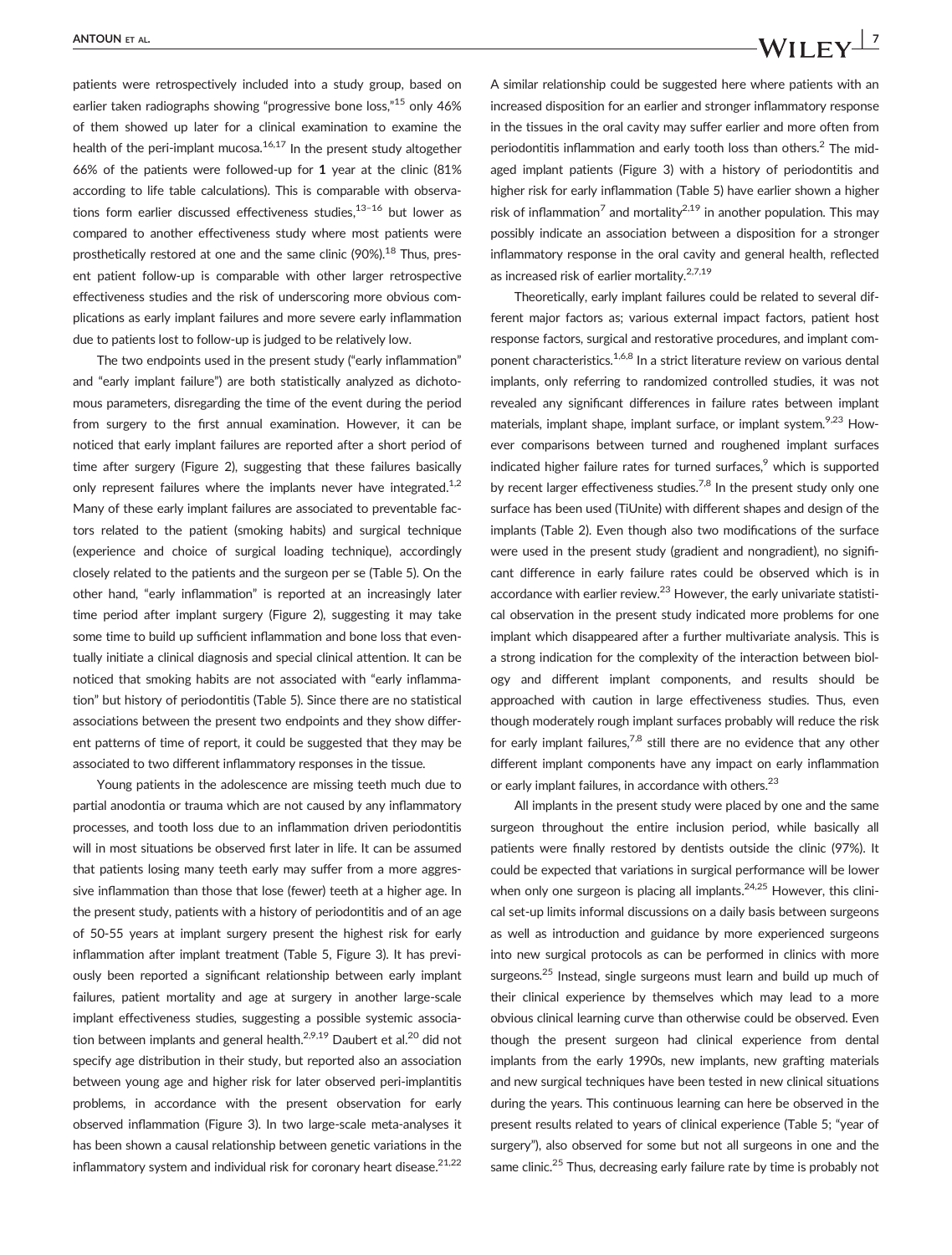# $8$   $\bigcup$   $\bigwedge$   $\bigwedge$   $\biguparrow$   $\biguparrow$   $\bigvee$   $\bigcup$   $\bigvee$   $\bigvee$   $\bigvee$   $\bigvee$   $\bigvee$   $\bigvee$   $\bigvee$   $\bigvee$   $\bigvee$   $\bigvee$   $\bigvee$   $\bigvee$   $\bigvee$   $\bigvee$   $\bigvee$   $\bigvee$   $\bigvee$   $\bigvee$   $\bigvee$   $\bigvee$   $\bigvee$   $\bigvee$   $\bigvee$   $\bigvee$   $\$

only related to improved surgical protocols, improved implants or for example, reduced use of tobacco in the population, but also related to increased surgical experience. This may be interpreted as that the risk for failures and complications may increase any time when any wellestablished protocol is changed, introducing a new period of learning, also for the very experienced surgeon.

It was for many years considered that a two-stage surgical procedure with delayed loading was the safest and most predictable clinical protocol for establishing osseointegration.<sup>3-6</sup> However, studies were conducted already in the late 1980s to test alternative protocols comparing for example, one- and two-stage protocols.<sup>26,27</sup> Most of the predominantly small prospective studies that were performed to test these different protocols failed to show any statistically significant difference between chosen surgical techniques, $9$  thereby interpreted by some clinicians as being protocols with the same risk. However, the results were not completely consistent and surgical protocols showed different success rates when also including retrospective studies as well.<sup>10</sup> In the present large scale, retrospective, effectiveness study there is a consistently increasing risk for early implant failures from two-stage surgery to one-stage and immediate placement (Figure 4, Table 5), in agreement with earlier report.<sup>10</sup> However, it is important to remember that large-scale studies covering hundreds of patients/operations may more easily show statistically significant differences than studies based on fewer patients. Thus, information on the magnitude of the difference between the two techniques is important to consider, and the differences in failure rate here is indicated to be some few percentages between immediate placement and two-stage protocols (Figure 4). Numbers needed to treat (NNT) to benefit from the lower risk of failure using two-stage surgery can here be estimated to 33 and 72 operations as compared to immediate placement and one-stage surgical protocols, respectively. These numbers should be evaluated in relation to the patient and clinical advantages to use immediate/one-stage procedure as a routine clinical protocol.

Smoking habits was one of four parameters that showed to have a statistical significant impact on early implant failures (Table 5). Smoking is one of the most established risk factors in medicine and is the major cause of death that can be prevented in western societies.<sup>28</sup> Furthermore, smoking is a well-established risk factor also in implant dentistry in accordance with other observations.<sup>29-32</sup> The impact of smoking could be associated with patient life style and oral maintenance and/or local impact on plaque formation as well as a systemic impact on the biological host response in the implant site. $28-32$  Since establishment of osseointegration take place early, many times underneath the mucosa in the bone tissue, it could be suggested that the interaction between smoking and more systemic biological host response factors may play an important role for these early implant failures.<sup>32</sup>

Two-stage surgical protocols and surgery in the lower jaw are two other factors with significant impact on risk for early inflammation at the implants (Table 5). This observation could be associated to grafting procedure using GBR technique which was here a frequently used procedure in combination with two-stage operations, especially performed in the posterior part of the lower jaw. Accordingly, grafting procedures

associated with membranes may increase the risk for early inflammation at the implants. However, this does not necessarily mean that grafting cause early inflammation, it could also mean that patients that present more bone loss and needs grafting present a higher risk than others to respond with inflammation after implant treatment. The observation of an association between grafting procedures and higher risk for early inflammation has not been reported earlier and have to be further investigated.

In summary, four different factors have shown to have a significant impact on the risk for early implant failures, all preventable provided smoking habits are reduced and surgeons become more experienced and adjust attitude and surgical protocol to risk of failures. Early inflammation is also associated to preventable risk factors as when choosing surgical technique in the lower jaw, sometimes maybe being more selective when doing and when refraining from surgery in certain situations. Implant treatment of the mid-aged patients with a history of periodontitis must be performed with an awareness of an increased risk for early inflammatory problems, possibly due to that these patients have a systemically driven increased tendency for a stronger inflammatory response than others.

#### 5 <sup>|</sup> CONCLUSIONS

Within the limitations of this large retrospective effectiveness study based on 1017 consecutively treated patients provided with 3082 implants with an anodized surface at 1592 implant operations, the following conclusions could be made for routine clinical treatment up to the first year in function:

"Early implant failures" are reported during the early part of the time period of follow-up from surgery while "early inflammation" is reported in the later part of the period. The two complications were not associated to each other with regard to included parameters.

Factors related to "smoking habits," "surgical implant loading protocol," "immediate grafting procedures," and "surgical experience" have a significant impact on increased risk for early implant failures in routine practice ( $P < .05$ ).

The risk for early implant failures decreased with about 20% per year of surgical experience from year 2000 to 2011 ( $P < .05$ ).

Factors related to "history of periodontitis," "numbers of implants," "treatment in (posterior) lower jaws," and "two-stage surgical protocols" have a significant impact on the risk for early inflammation after surgery ( $P < .05$ ). A majority of two-stage surgical loading protocols were used in combination with GBR grafting techniques (85%).

Mid-aged patients (50-55 years) who are treated with implants could be considered as a potential risk group for early inflammatory complications after implant treatment ( $P < .05$ ).

#### ACKNOWLEDGMENTS

The present study has been supported by grants from Vinnova project no. 2015-04368 and by Nobel Biocare Services AG, Switzerland. Statistical calculations have been performed by bio-statistician Dr. Helena Johansson (PhD).